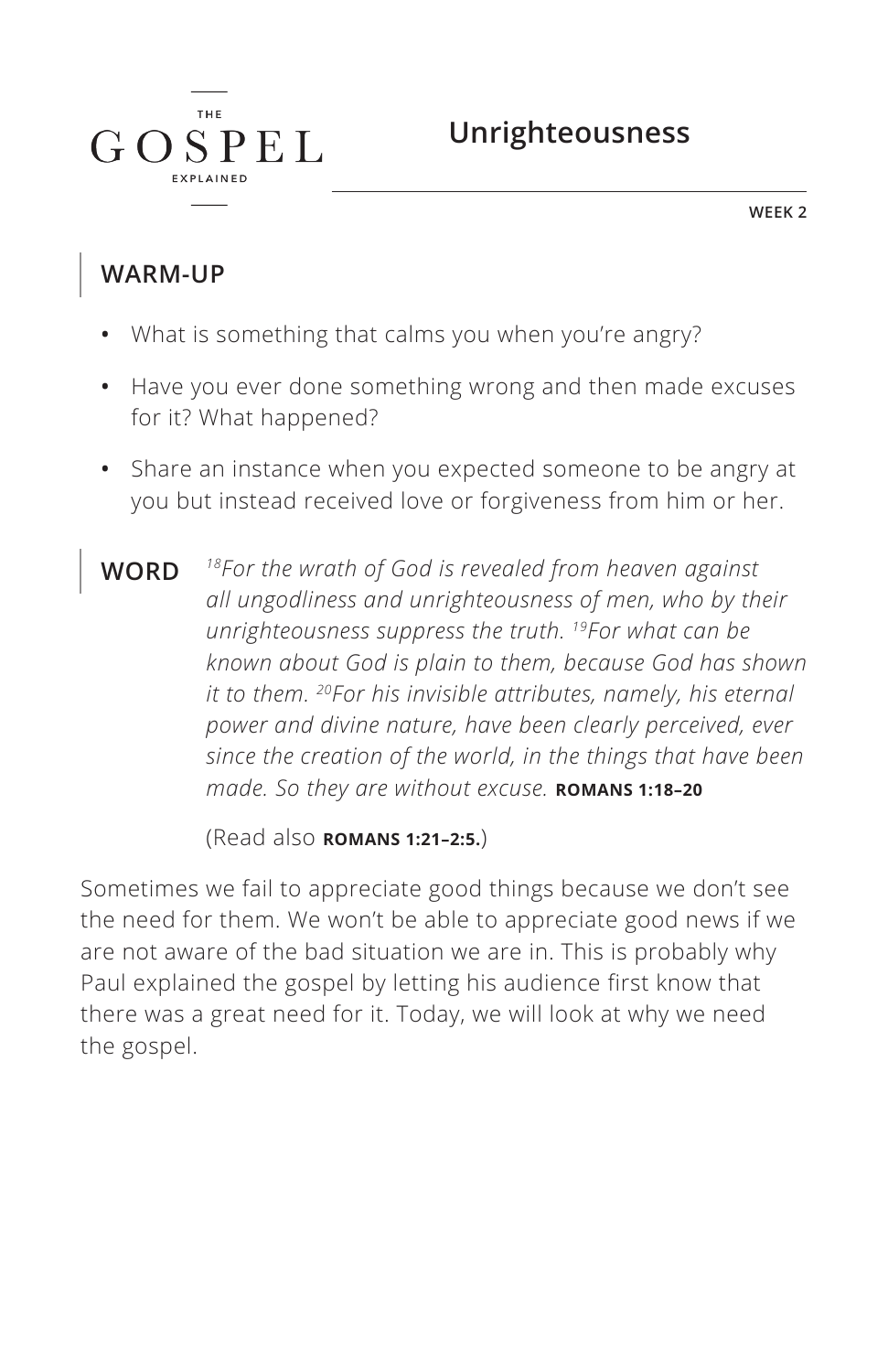## **1 We are unrighteous.**

For the wrath of God is revealed from heaven against all *ungodliness and unrighteousness of men, who by their unrighteousness suppress the truth.* **ROMANS 1:18** 

We all need the righteousness that comes through faith in Jesus Christ because we are unrighteous and can never live up to God's standard of righteousness. We are guilty of sinning against God and people in our thoughts, words, and actions. Even the good and righteous acts we do will never measure up and are unacceptable (Isaiah 64:6). What does Romans 3:10,18 say about our state?

### **2 We deserve God's wrath.**

*18For the wrath of God is revealed from heaven against all ungodliness and unrighteousness of men, who by their unrighteousness suppress the truth. . . . 32Though they know God's righteous decree that those who practice such things deserve to die, they not only do them but give approval to those who practice them. ^***ROMANS 1:18,32**

Because we are unrighteous, we deserve God's righteous judgment. This does not just refer to God's wrath in the future, but to a wrath that is being revealed in the present. God gives persistent sinners to their sin, where they experience the full consequences and destruction that their sins bring upon them. We can never save ourselves from God's wrath. This is our desperate situation. What is God's solution to our desperate need?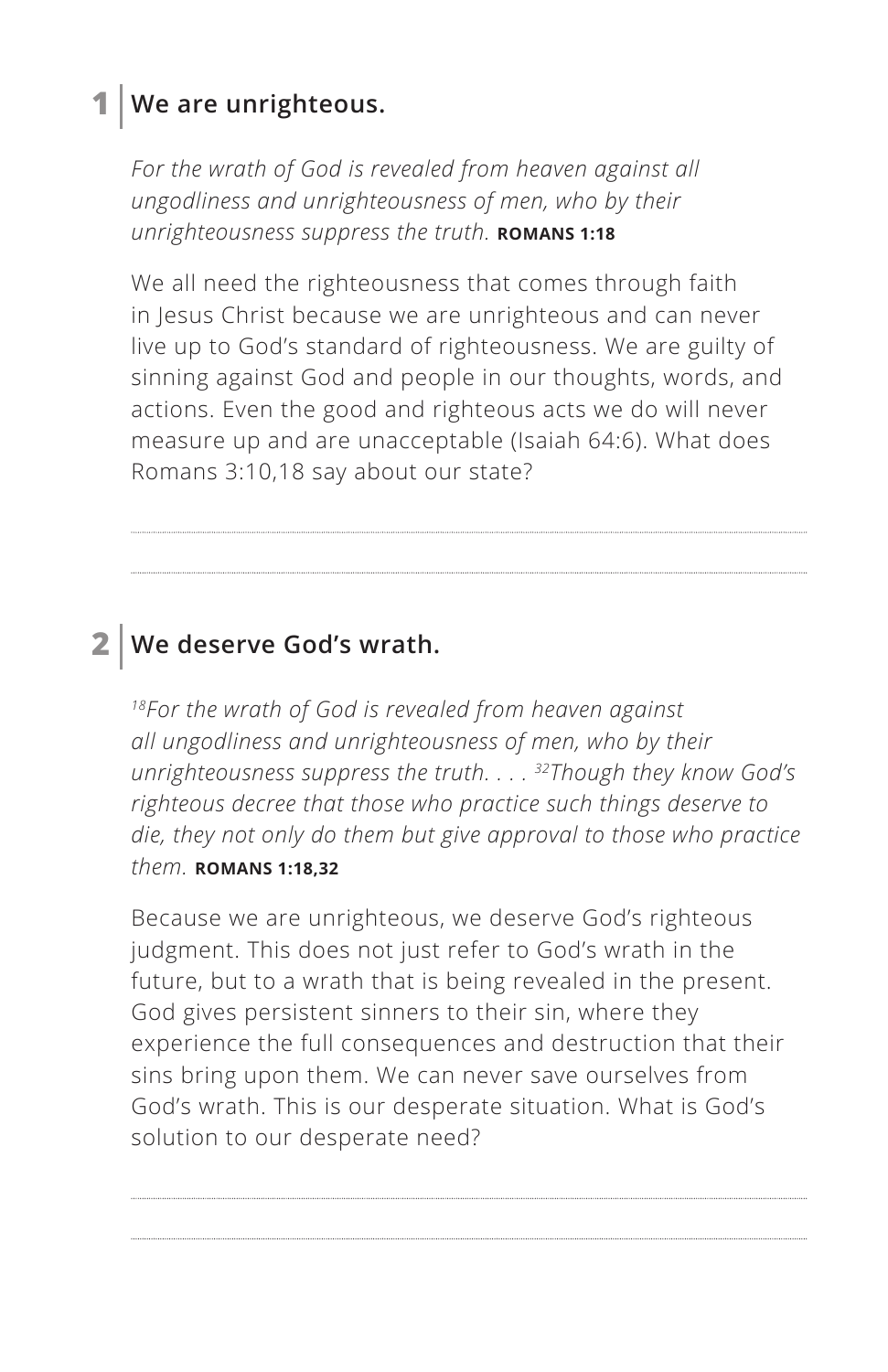## **3 Yet God shows us kindness.**

*3Do you suppose, O man—you who judge those who practice such things and yet do them yourself—that you will escape the judgment of God? 4Or do you presume on the riches of his kindness and forbearance and patience, not knowing that God's kindness is meant to lead you to repentance? ^***ROMANS 2:3,4**

Even though we deserve to experience the fullness of God's wrath because of our sin, He shows us His mercy, goodness, kindness, and grace to influence and cause us to repent from our sins. God continually blesses us as He provides for our needs and showers us with His love. But this does not mean that we can continue to sin. Instead, God's kindness is meant to lead us to live a life that pursues not our own desires, but His will for us. We are meant to turn away from sin, turn to God, and follow Him all the days of our lives. What are you pursuing now, knowing that God has a purpose for your life?

## **APPLICATION**

- **•** Knowing that God has graciously extended His mercy to us, how can you grow more in extending the same mercy to others around you? Is there anyone you need to forgive or treat in a more loving manner?
- **•** What can you do this week to pursue God's will for your life? Who can you ask to help you walk this out?
- **•** Knowing that we are unrighteous and deserving of God's wrath apart from Jesus, think of a person who needs to surrender his or her life to Jesus to this week. Meet with the person and commit to share about what Jesus did on the cross for them.